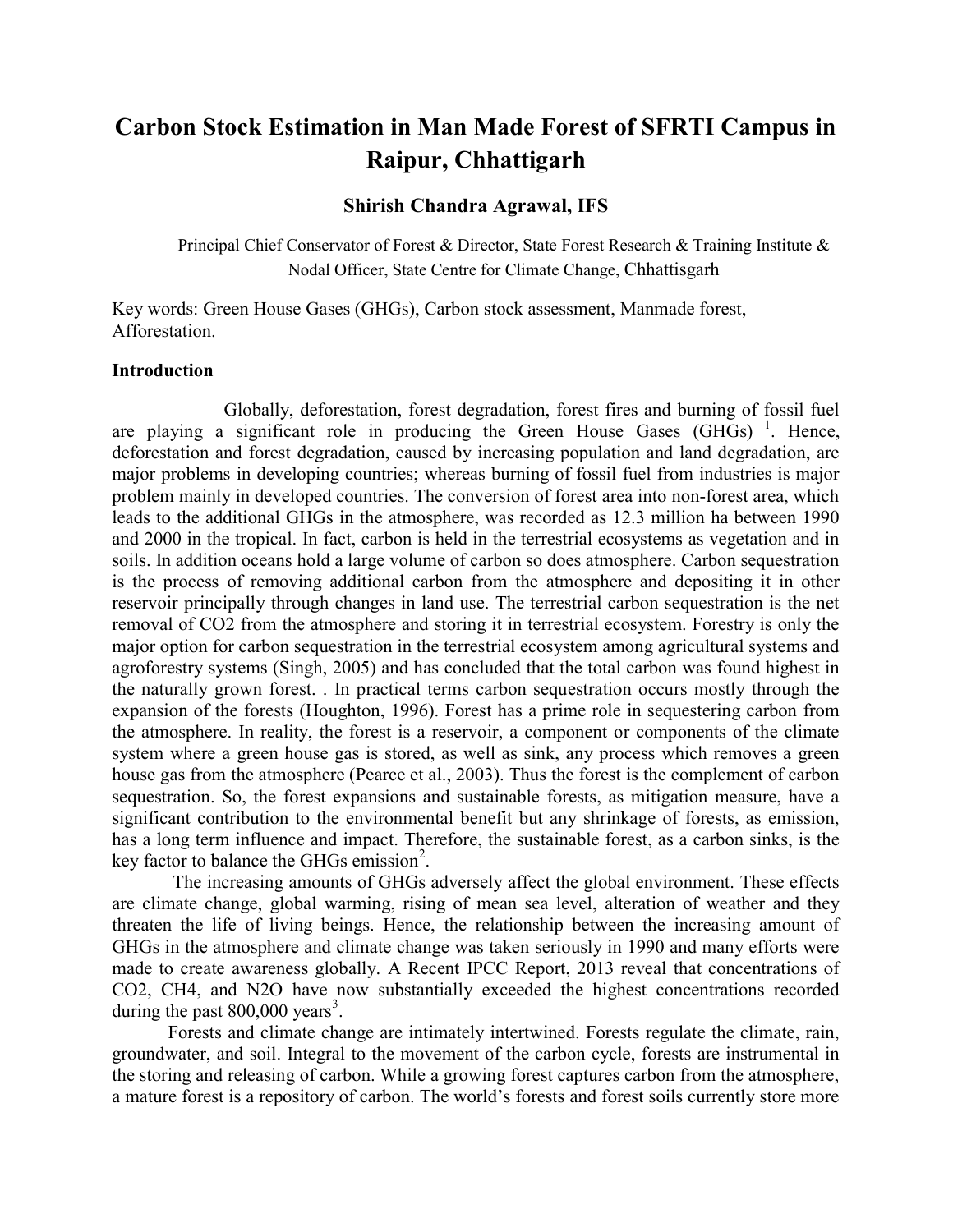than one trillion tones of carbon—twice the amount found floating free in the atmosphere. Estimates made for FRA 2010 show that the world's forests store 289 gigatonnes (Gt) of carbon in their biomass alone. While sustainable management, planting and rehabilitation of forests can conserve or increase forest carbon stocks, deforestation, degradation and poor forest management reduce them. For the world as a whole, carbon stocks in forest biomass decreased by an estimated 0.5 Gt annually during the period 2005–2010, mainly because of a reduction in the global forest area<sup>4</sup>.

All development is now taking place in a world shaped by climate. Climate change is happening now and impacting countries and people, with the poor the hardest hit. Potsdam Institute for Climate Impact Research shows, globally warming of close to 1.5°C above preindustrial times – up from 0.8°C warming today – is already locked into Earth's atmospheric system by past and predicted greenhouse gas emissions. Immediate global action is needed to slow the growth in greenhouse gas emissions this decade and to help countries prepare for a warmer world and adapt to changes that are already locked in. Getting there will require economic transformations and a path to net zero emissions before the end of the century<sup>5</sup>.

Present study was carried out to estimate carbon stock of the campus of Chhattisgarh State Centre for Climate Change, SFRTI, Raipur. This is a 31.42ha campus which was a barrel and at the time of taking in the account in the year 2003. Total 22 plots of different sizes were identified for plantation of different species for research purpose. With the journey of time these plantation sites has became a classical example of manmade forest. Looking in to the importance & role of this plantation in carbon sequestration, a study on carbon assessment were carried out during the year with following objectives –

- To assess the amount of carbon is stored in SFRTI campus.
- To calculate  $CO_2$  tCERs of this stock at present.

# Location of the study site

Chhattisgarh State Centre for Climate Change is in housed with the State Forest Research and Training Institute which is situated at Zero point, Near Legislative Assembly, Balodabazar Road, Raipur. The geo-coordinates of the site is lies between  $21^{\circ}17'42.95''$  N to  $81^{\circ}43'53.33''$ E.

#### Methodology

Present study were carried out in 32 ha man made forest at SFRTI. Total 22 permanent sample plots of 0.1 ha were laid out in the study site & assessment of carbon stock in deferent strata of the plantation sites were carried out. Diameter at Breast height (1.37m) & height of each tree in plot has been measured with the help of measuring tape & range finder. Detail description of sample plots is as under-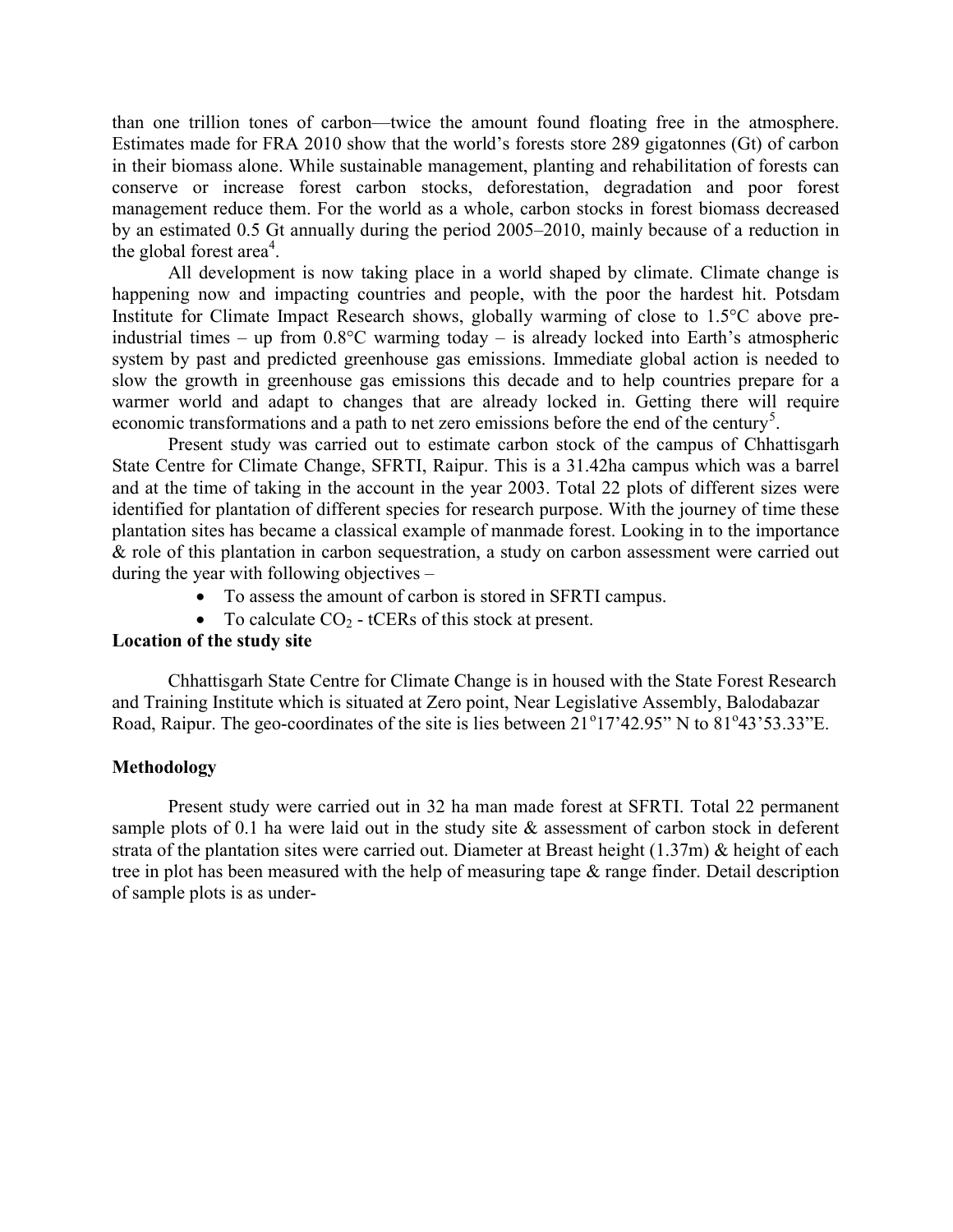

Lying of Permanent Sample Plots:-

The plots are square and  $31.62$  m  $X$   $31.62$  m in size, for standing forest tree and plantation sites. Centre points of all plots must be marked permanently in the field using marks, such as concrete pillars, metal rods, pipes, or stone poles. No matter what object is used for marking the centre, there is always a risk that it needs to be moved or removed. Therefore, the distances and bearing between the center and at least 3–4 permanent reference points (stones or trees) is recorded. The references should be distributed around the centre. A sketch of the plot centre references, their distances, and bearings to the centre is recorded and shown on the inventory form. Trees greater than or equal to 5 cm DBH are measured in each permanent square plot of a 1,000m2 plot that is 17.84 m in radius. This measurement is done using a diameter tape, clinometers, and a linear tape, starting from the edge and working inwards, and in the process of marking each tree to prevent accidentally counting it twice.

Biomass of shrubs and herbs is estimated by laying quadrates' within the main plot. Two quadrats each 3 m x 3 m in size are to be laid in each of the main plot for the measurement of shrubs. For the measurement of herbs, two quadrats each 2 m x 2 m in size are to be laid in each of the main plot for the measurement of Dead wood and two quadrats each 1 m x 1 m are to be laid within the main plot for all the litter and soil sample (dead leaves, and twigs) within the 1 m 2 subplots are collected and weighed.

# Data Analysis

Date were collected for all five carbon pools i.e. Above ground biomass (AGB), Below ground biomass (BGB), Leaf litter, Dead wood carbon & Soil carbon. After collection of samples, analysis of data has been done with the help of following formulas -

```
1. Above-ground Biomass:-
```
Above-ground biomass  $(AGB) = Volume X Wood density (WD) X Biomass Expansion$ Factor (BEF)

BEF Value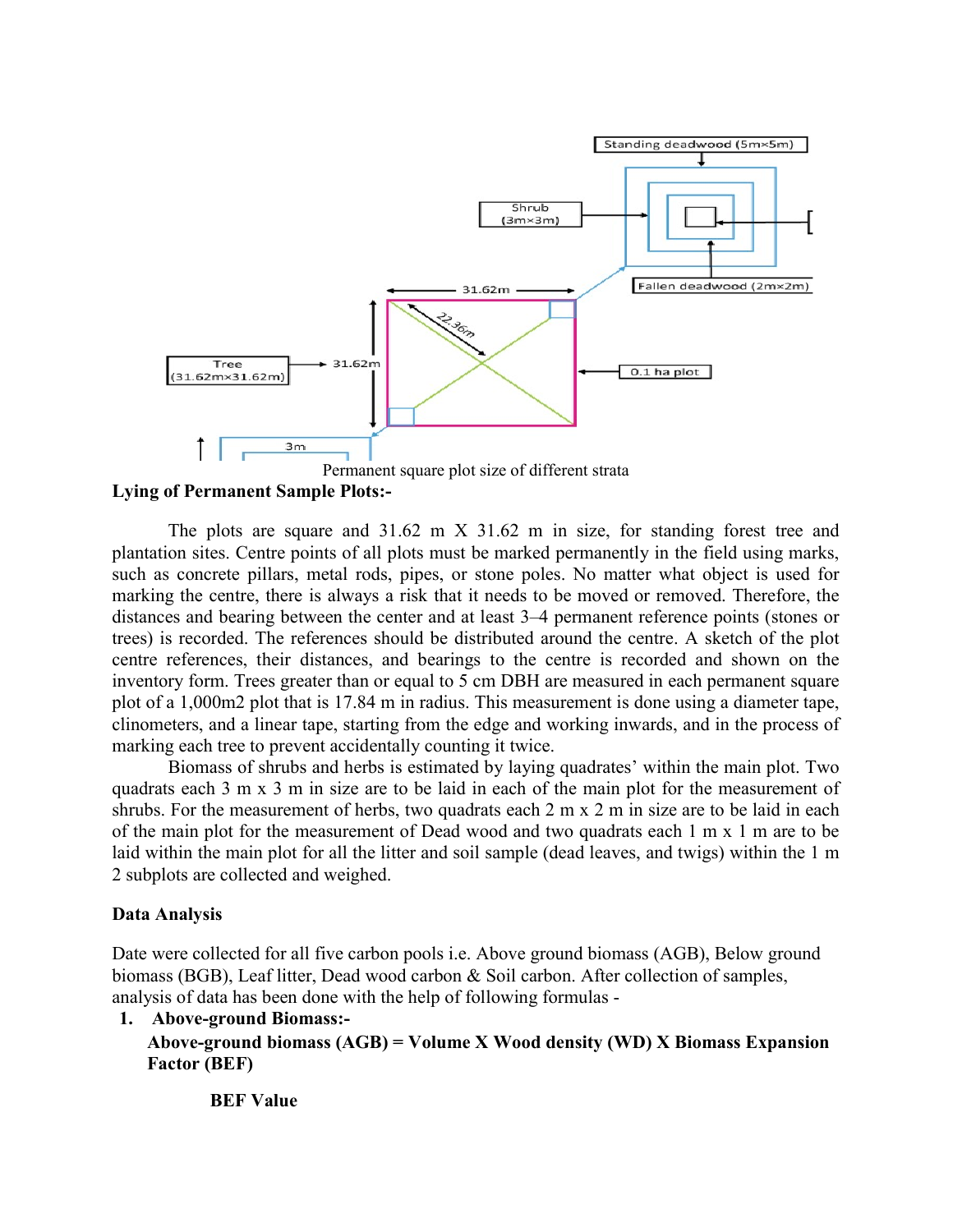Open forest – 1.14 Moderately dense forest  $-2.5$ Dense forest  $-3.4$ 

# 2. Below-ground biomass:-  $BGB = AGB \times 0.27$  (IPCC default value)

Where:  $BGB =$  below-ground biomass  $AGB = above-ground biomass$ 

# 3. Deadwood:-

# DW= Dry biomass weight X 0.47 (IPCC default value)

### 4. Leaf litter:-

 $L =$  wfield/A  $*$  wdry /wwet  $*$  1/1,000

Where,  $L =$  biomass of LL and DW Wfield = weight of fresh field sample  $A = Size of the area$ Wdry = Weight of the oven-dried sample Wwet = Weight of fresh sample taken to the laboratory to determine moisture

content

# 5. Soil organic carbon:-

 $SOC = rb * d * %$ Where,  $SOC = soil organic carbon stock per unit area (t/ha)$  $rb = soil bulk density (g/cm3) - Default value is 1.2$  $d =$  total depth at which the sample is taken (cm)  $\%C$  = carbon concentration

| <b>Reference Range</b>       |               |                   |       |  |
|------------------------------|---------------|-------------------|-------|--|
| Nutrient                     | Low           | Medium            | High  |  |
| Soil Organic Carbon (in      | Below $0.5\%$ | $0.5\%$ to $0.75$ | Above |  |
| carbon concentration $\%C$ ) |               |                   | 0.75% |  |

# 6. Total Carbon Stock Density:-

The carbon stock density is calculated by summing the carbon stock densities of the individual carbon pools of that stratum using the below-mentioned formula. It should be noted that any individual carbon pool of the given formula can be ignored if it does not contribute significantly to the total carbon stock.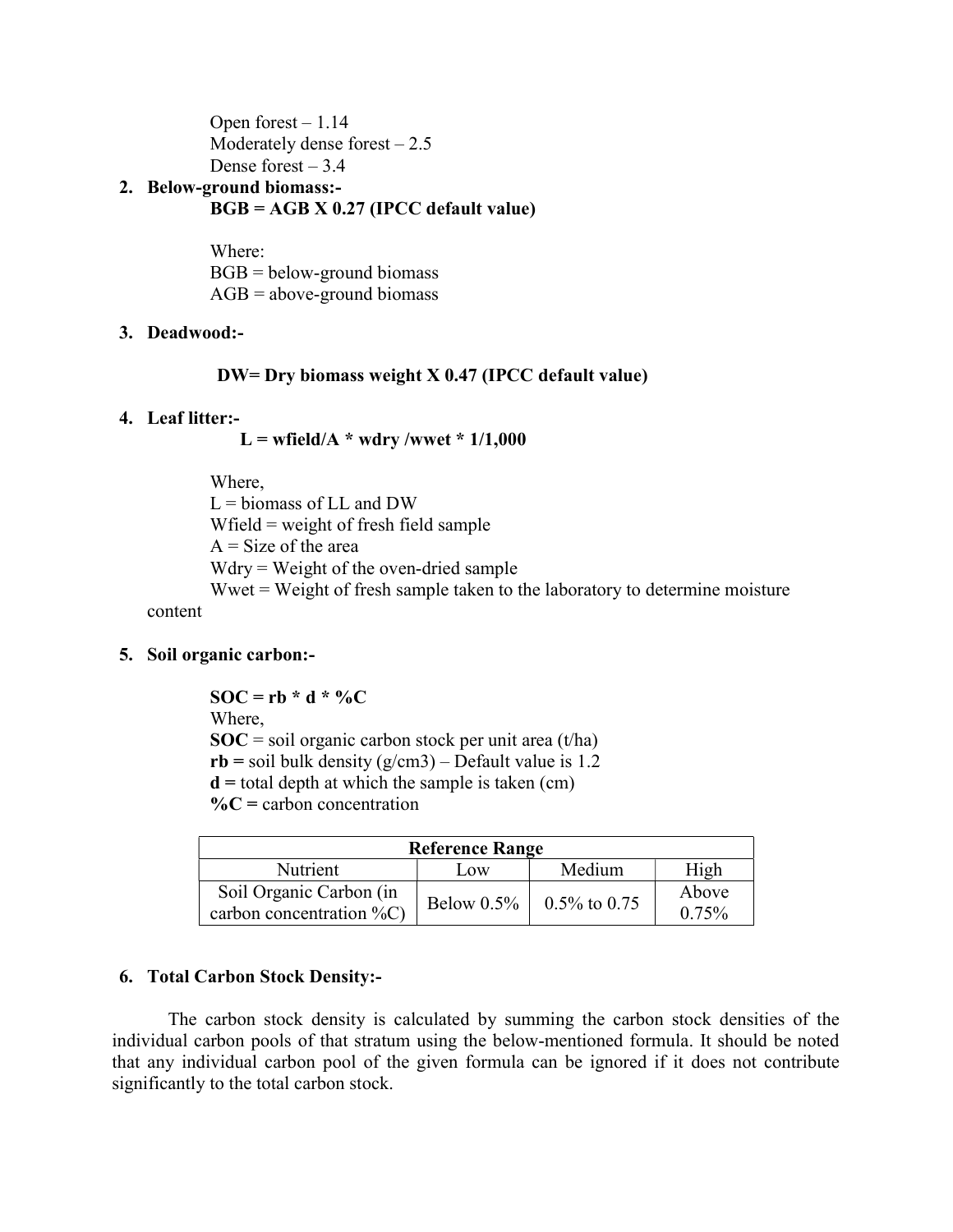#### $\Delta C = \Delta C \Delta GB + \Delta CBGB + \Delta CLL + \Delta CDW + \Delta SOC$

Where,

 $C =$  carbon stock density  $C(AGB)$  = carbon in above-ground biomass  $C(BGB)$  = carbon in below-ground biomass  $C(LL)$  = carbon in leaf litter  $C(DW)$  = carbon in deadwood  $SOC = soil organic carbon$ 

The total carbon stock is then converted to tonnes of CO2 equivalent by multiplying it by 44/12, or 3.67 (Pearson et al. 2007)<sup>16-17</sup>.

#### Carbon stock estimation

FSI made the first tentative estimate of woody growing stock of the country forests in 1995 using its first inventory data collected during 1965 to 1990 using thematic maps and forest cover information (SFR-1995). This information has been the main input for estimating forest Carbon stock by different institutions. During 2001-03, FSI has been major contributor on forest biomass estimation and Carbon stock changes (during 1984-1994) process the FSI estimate forest carbon woody growing stock. This study estimate carbon stock in different plantation strata of woody growing stock as well as five carbon pool also through using FSI tentative. The growing stock (Volume) data was first converted in to biomass by using species- wise wood density. Thereafter Biomass Expansion Factors (BEF) were used to convert woody biomass to total above ground biomass (AGB) which includes all others like foliage of tree, shrubs, herbs etc. same as below ground biomass (BGB) was computed using default value root shoot ration from GPG. The total biomass obtained which was converted in to Carbon by using conversion factor. Estimations of individual tree biomass were done using volume equation and wood density of each species ex. Teak *Tectona grandis* Volume Equations:  $-0.00855 + 0.4432^*D^2 +$ 0.28813\*D^2\*H (Volume Equations for Forest of India, Nepal and Bhutan, FSI.1996), and Wood density is  $0.50$  tonnes  $/m<sup>3</sup>$  (FAO). After taking the sum of all the individual weights (in kg) of a sampling plot and dividing it by the area of a sampling plot (1,000 m2), the biomass stock density is attained in kg/m2. These values were converted to tha-1 by multiplying it by 10. Since the pilot areas are part of the tropical and subtropical region, the biomass stock density of a sampling plot were converted to carbon stock densities after multiplication with the IPCC (2006) default carbon fraction of 0.47.

#### Result and Analysis

This study reveals the carbon stock of the sequestration period of 15 years of development and establishment of a man made forest area. Total land available for the different forestry options and multi forest tree species is 31.42 Ha. 18 important tree species were identified in all 22 strata. Major important trees species are present which are identified Sissoo (Dalbergia sissoo), Arjun (Terminalia arjuna), Saja

(Terminalia tomentosa), Subabul (Leucaena leucocephala), Eucalyptus (Eucalyptus globules), Khamhar (Gmelina arborea ), Aonla (Emblica officinalis), Kasahi (Bridelia retusa), Safed Siris (Albizia procera), Kachnar (Bauhinia variegate), Plash (Butea monosperma), Katha (Acacia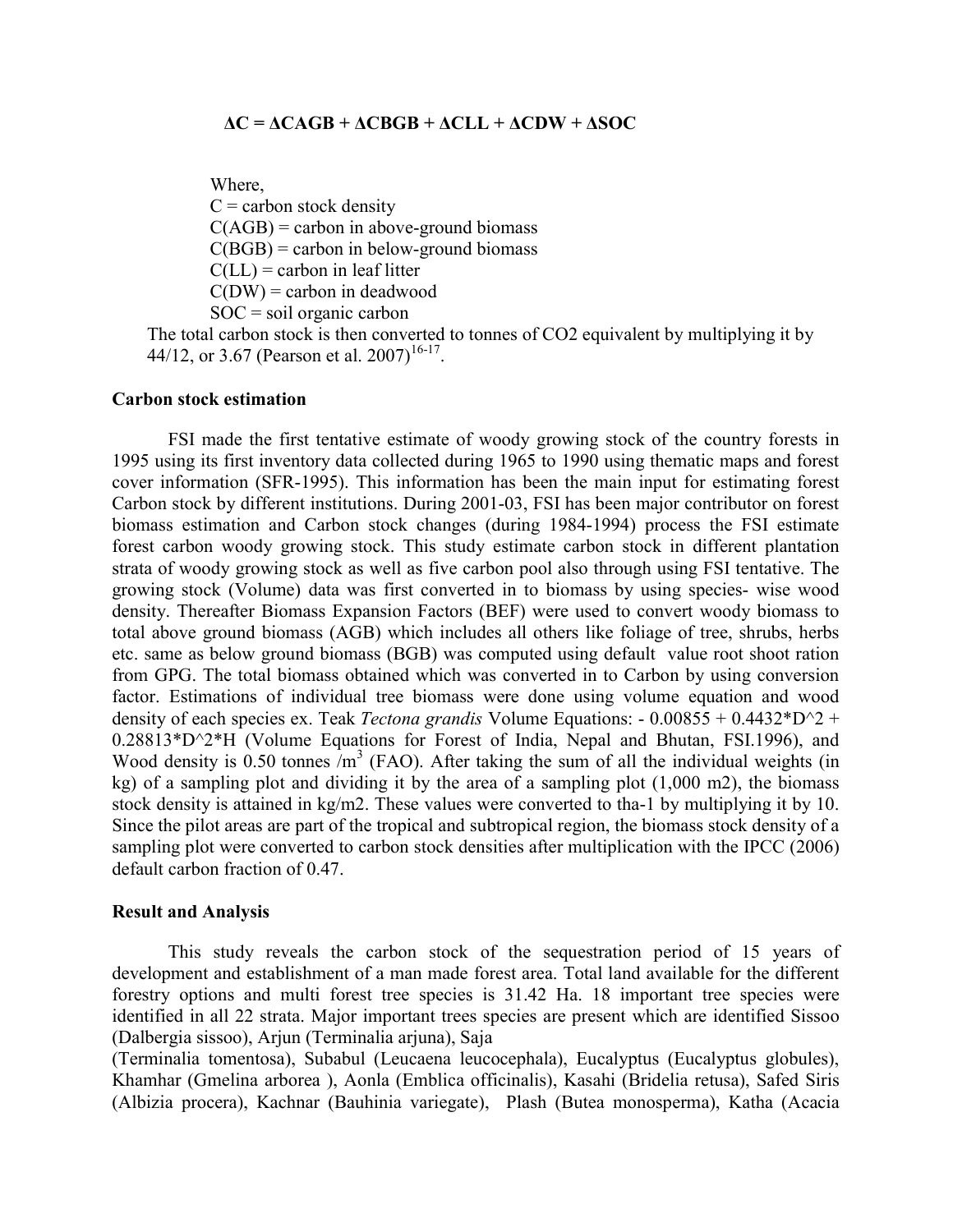catechu), Tendu (Diospyros melanoxylo), Amaltas (Cassia fistula), Bheda (Terminalia beleriea), Kala siris (Albizia lebbeck), Teak (Tectona grandis), Neem (Azadirachta indica).

After collection of respective data and there analysis following observation is presented below in tables. Table-1 is showing the plot wise carbon stock of the study site.

| <b>Plot</b><br>$\bf{no}$ | Area<br><sub>of</sub><br><b>Plot</b> | Above<br>Ground<br>level (In | <b>Below</b><br>Ground<br>$(\text{In})$ | Leaf<br>Litter<br>$(\mathbf{In}$ | <b>Dead</b><br><b>Wood</b><br>$(\mathbf{In}$ | <b>Soil</b><br>carbon<br>$(\mathbf{In}% )\rightarrow\mathbf{C}$ | <b>Total</b><br>Carbon<br><b>Stock</b> | $C_{\text{TREE}}$<br>(t.CO2e) |
|--------------------------|--------------------------------------|------------------------------|-----------------------------------------|----------------------------------|----------------------------------------------|-----------------------------------------------------------------|----------------------------------------|-------------------------------|
| $\mathbf{1}$             | 0.44                                 | 32.24                        | 8.70                                    | 0.59                             | 0.22                                         | 0.0086                                                          | 41.76                                  | 153.26                        |
| $\overline{2}$           | 0.46                                 | 39.52                        | 10.67                                   | 8.05                             | 0.54                                         | 0.0169                                                          | 58.80                                  | 215.79                        |
| $\mathfrak{Z}$           | 1.20                                 | 269.33                       | 72.72                                   | 9.54                             | 0.49                                         | 0.0101                                                          | 352.09                                 | 1292.18                       |
| $\overline{4}$           | 0.44                                 | 27.35                        | 7.39                                    | 3.69                             | 0.07                                         | 0.0133                                                          | 38.51                                  | 141.33                        |
| 5                        | 0.80                                 | 21.39                        | 5.77                                    | 2.39                             | 0.29                                         | 0.0112                                                          | 29.85                                  | 109.56                        |
| 6                        | 2.82                                 | 87.38                        | 23.59                                   | 0.15                             | 0.20                                         | 0.0365                                                          | 111.36                                 | 408.70                        |
| $\tau$                   | 0.46                                 | 92.58                        | 25.00                                   | 1.90                             | 1.45                                         | 0.0084                                                          | 120.94                                 | 443.85                        |
| 8                        | 0.60                                 | 42.35                        | 11.43                                   | 1.86                             | 1.20                                         | 0.0050                                                          | 56.84                                  | 208.61                        |
| 9                        | 0.8                                  | 106.94                       | 28.87                                   | 0.90                             | 1.89                                         | 0.0050                                                          | 138.61                                 | 508.69                        |
| 10                       | 3.08                                 | 78.95                        | 21.32                                   | 0.39                             | 0.38                                         | 0.0310                                                          | 101.07                                 | 370.92                        |
| 11                       | 0.40                                 | 36.27                        | 9.79                                    | 1.41                             | 2.59                                         | 0.0076                                                          | 50.06                                  | 183.73                        |
| $\overline{4}$           | 0.40                                 | 53.24                        | 14.37                                   | 2.07                             | 1.47                                         | 0.0050                                                          | 71.16                                  | 261.14                        |
| 13                       | 0.40                                 | 33.64                        | 9.08                                    | 0.18                             | 0.69                                         | 0.0113                                                          | 43.60                                  | 160.02                        |
| 14                       | 5.06                                 | 197.39                       | 53.30                                   | 0.07                             | 0.20                                         | 0.0219                                                          | 250.98                                 | 921.11                        |
| 15                       | 7.00                                 | 485.80                       | 131.17                                  | 0.03                             | 0.16                                         | 0.1058                                                          | 617.27                                 | 2265.37                       |
| 16                       | 0.30                                 | 5.85                         | 1.58                                    | 0.94                             | 5.03                                         | 0.0013                                                          | 13.39                                  | 49.16                         |
| 17                       | 0.10                                 | 1.67                         | 0.45                                    | 2.35                             | 9.87                                         | 0.0004                                                          | 14.35                                  | 52.65                         |
| 18                       | 0.40                                 | 0.11                         | 0.03                                    | 1.05                             | 1.79                                         | 0.0020                                                          | 2.98                                   | 10.93                         |
| 19                       | 2.34                                 | 97.34                        | 26.28                                   | 0.23                             | 0.29                                         | 0.0303                                                          | 124.17                                 | 455.71                        |
| 20                       | 0.40                                 | 3.39                         | 0.92                                    | 0.13                             | 0.06                                         | 0.0060                                                          | 4.50                                   | 16.52                         |
| 21                       | 0.40                                 | 4.33                         | 1.17                                    | 0.09                             | 0.04                                         | 0.0052                                                          | 5.64                                   | 20.69                         |
| 22                       | 3.10                                 | 81.51                        | 22.01                                   | 0.06                             | 0.03                                         | 0.0398                                                          | 103.66                                 | 380.43                        |
| <b>Total</b>             | 31.40                                | 1798.59                      | 485.62                                  | 38.05                            | 28.96                                        | 0.38                                                            | 2351.59                                | 8630.35                       |

Table:1- Plot wise carbon stock of the study site

Whereas species wise carbon stock of the site is presented in table -02.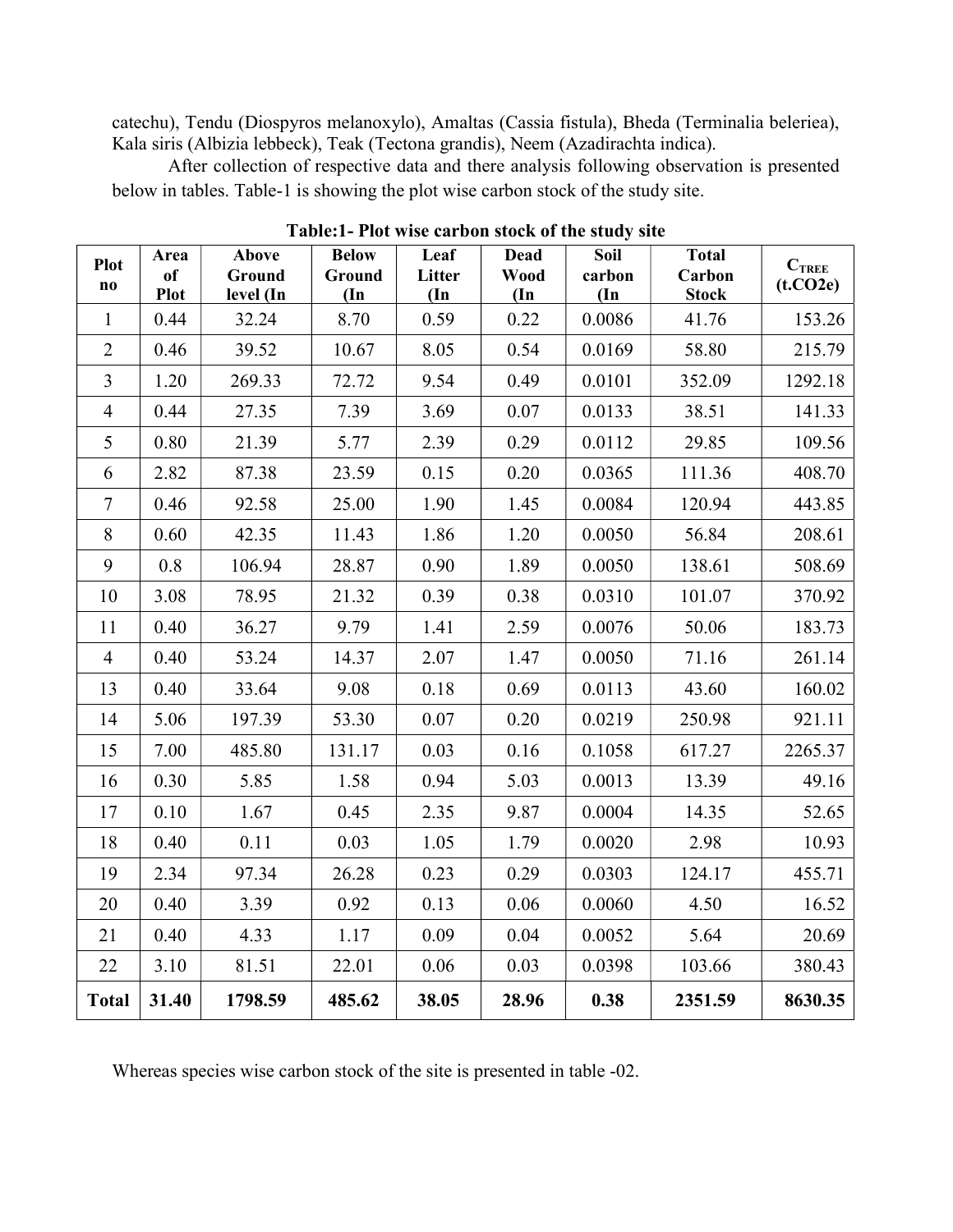| S.N.           | <b>Major Species in Plots</b> | <b>Carbon Stock</b><br>in 0.1Ha sample<br>plot (in tones) | Area of<br><b>Plantation</b><br>Sites (In Ha.) | <b>Total Carbon</b><br><b>Stock (in tones)</b> | $C_{\text{TREE}}$<br>(t.CO2e) |
|----------------|-------------------------------|-----------------------------------------------------------|------------------------------------------------|------------------------------------------------|-------------------------------|
| $\mathbf{1}$   | Dalbergia sissoo              | 9.49                                                      | 0.44                                           | 41.76                                          | 153.26                        |
| $\overline{2}$ | Terminalia arjuna             | 12.78                                                     | 0.46                                           | 58.80                                          | 215.79                        |
| 3              | Eucalyptus globulus           | 27.09                                                     | 1.20                                           | 352.09                                         | 1292.18                       |
| $\overline{4}$ | Gmelina arborea               | 3.73                                                      | 0.80                                           | 29.85                                          | 109.55                        |
| 5              | 7.46<br>Tectona grandis       |                                                           | 10.28                                          | 767.14                                         | 2815.40                       |
| 6              | Cleistanthus collineus        | 12.52                                                     | 0.40                                           | 50.06                                          | 183.72                        |
| $\overline{7}$ | Terminalia bellirica          | 17.79                                                     | 0.40                                           | 71.16                                          | 261.16                        |
| 8              | Shorea robusta                | 6.93                                                      | 0.40                                           | 27.74                                          | 101.81                        |
| 9              | Santalum album                | 4.96                                                      | 5.06                                           | 250.98                                         | 921.10                        |
| 10             | Aegle marmelos                | 0.75                                                      | 0.40                                           | 2.98                                           | 10.94                         |
| 11             | Triphala plantation           | 5.31                                                      | 2.34                                           | 124.17                                         | 455.70                        |
| 12             | Dendrocalamus strictus        | 2.92                                                      | 3.90                                           | 113.80                                         | 417.65                        |
| 13             | Acacia Catechu                | 9.41                                                      | 0.60                                           | 56.84                                          | 208.60                        |
| 14             | Emblica officinalis           | 17.33                                                     | 0.80                                           | 138.61                                         | 508.70                        |
| 15             | Azadirachta indica            | 3.28                                                      | 3.08                                           | 101.07                                         | 370.93                        |
| 16             | Mix Plantation                | 10.9                                                      | 0.40                                           | 43.60                                          | 160.01                        |
| 17             | Terminalia tomentosa          | 26.29                                                     | 0.46                                           | 120.94                                         | 443.85                        |
| <b>Total</b>   |                               | 178.94                                                    | 31.42                                          | 2351.59                                        | 8630.34                       |

Table:2- Species wise carbon stock of the study site

### Total Carbon Stock Density

The carbon stock density is calculated by summing the carbon stock densities of the individual carbon pools of that stratum using the below-mentioned formula. It should be noted that any individual carbon pool of the given formula can be ignored if it does not contribute significantly to the total carbon stock.

### $\Delta C = \Delta CAGB + \Delta CBGB + \Delta CLL + \Delta CDW + \Delta SOC$  $\Delta C = 1798.59t + 485.62t + 38.05t + 28.96t + 0.3830t = 2351.56$  Tones

To assess the financial value of the stock , total carbon stock is then converted in to tones of CO2 equivalent by multiplying it by 44/12, or 3.67t. (Pearson et al. 2007).

To calculate  $CO_2$  - tCERs of this 2351.56 carbon stock and there total CER in C<sub>TREE</sub> (t.CO2e) is 8630.36 t. at present value in rupees as compared to one US dollar. At present value of one US dollar in Indian currency equals to 73.86 rupee following data given below:-

| One CER                    | 3.67   |
|----------------------------|--------|
| 1 CER                      | 5US \$ |
| $1US $ = 73.86/\text{-rs}$ | 73.86  |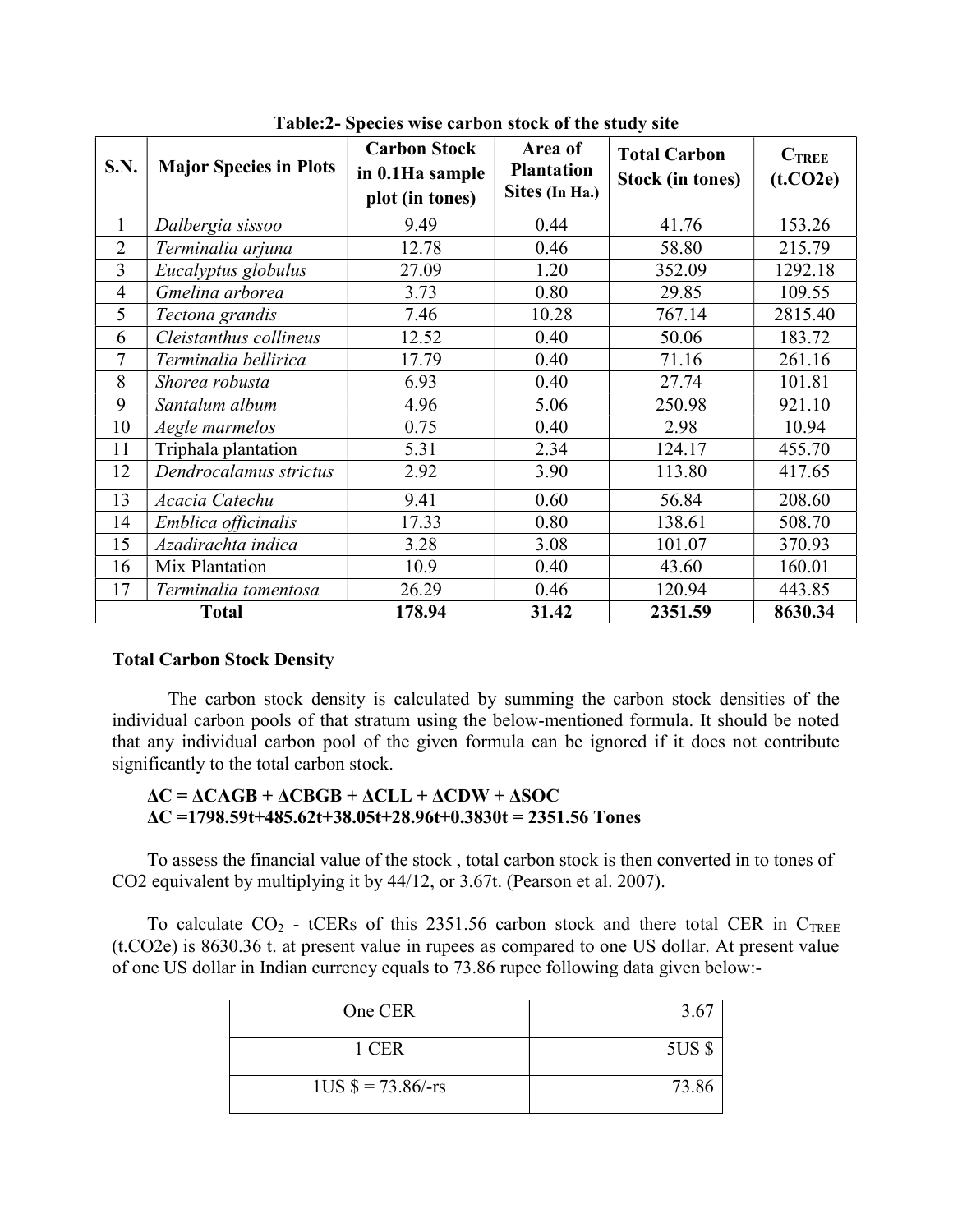| so, 1 CER= $5*65$ | 369.30     |
|-------------------|------------|
| Total CER amount  | 3187189.47 |

\*Conversion rate - 1 US dollar =  $73.86$  INR

### Conclusion

Climate Change is one of the most burning global issues now days. It is causing a deep concern all over the world climate change is not only concern with developed countries but also affecting the developing countries as well. Climate change related events including hurricanes, droughts and floods have brought the attention of the public and policy-makers towards climate change impacts, and the need for adaptation and mitigation. SFRTI campus area has utilized under various plantations. The major species planted are Sal, Sandal, Teak, Amla, Sisso, Neem, Kahua, Nilgiri, Khamhar, Karra, Saja, Karanj, Baheda, Guava, Aam, Bamboo, Bael, khair, Mahua. This plantation is not only ensuring greenery but also playing an important role in storage of the carbon as well. These plants are serving habitat to different faunal and reptile species as well as contributing in climate change mitigation. Assessment total carbon stock of different stratum in different sample plot in SFRTI campus area showing that great value of the carbon has stored in the campus with the help of this plantation. The campus area is classic example of manmade forest & carbon sequestration. Process adapted in the study is total in replicable manner & it is recommended that this kind of study has to carry out in other same sites of the country.

#### Acknowledgement

The author is thankful to the research team of Chhattisgarh State Centre for Climate Change for their enormous dedication and support during the study.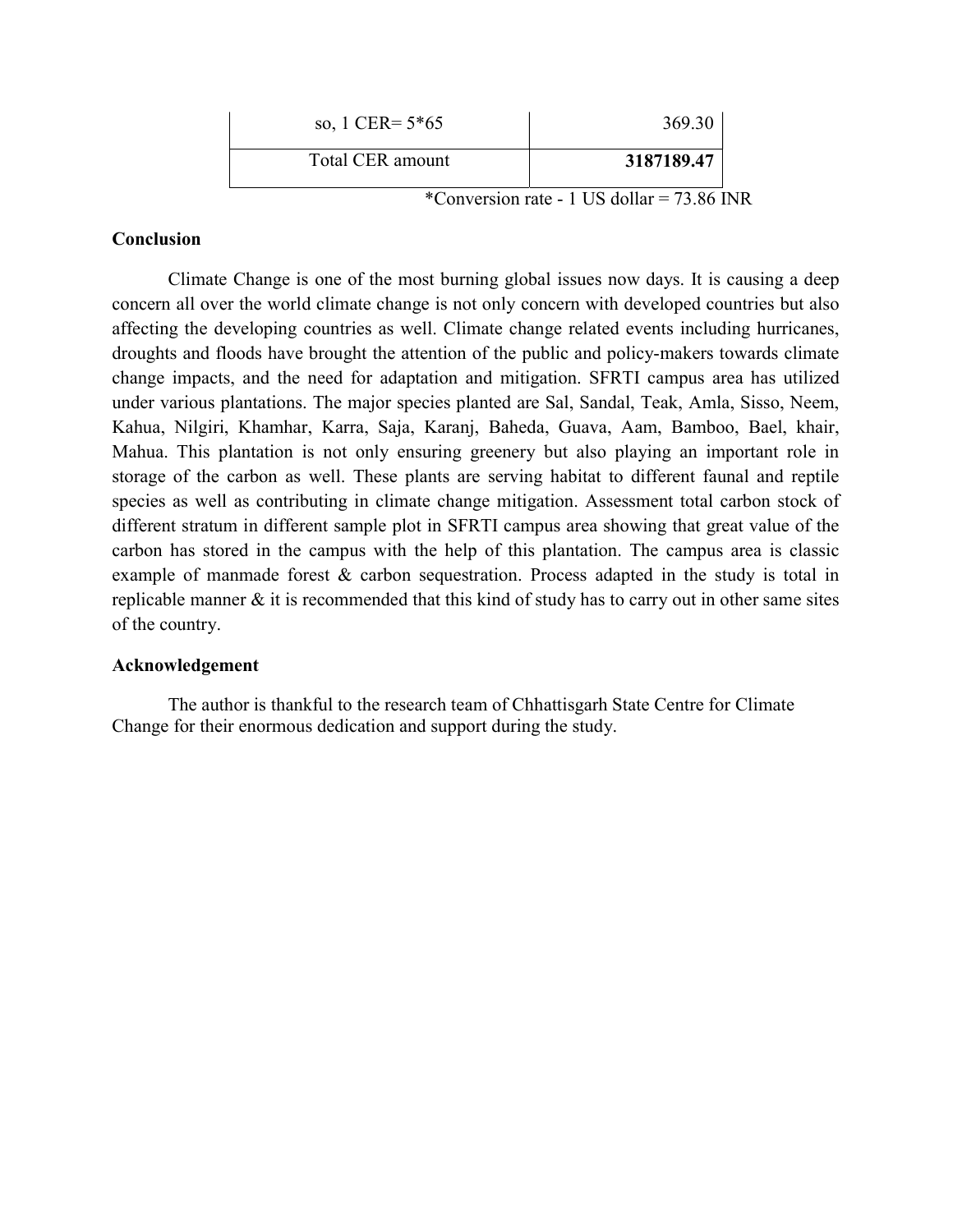# Reference:-

- 1. Special report of IPCC on Land Use Change and Forestry (2000): Assessed https:// www.ipcc.ch/ pdf/special-reports/spm/srl-en.pdf on 30.10.2018.
- 2. Dahal, P. (2016): Carbon Sequestration Status of Sunaulo Ghaympe Danda Community Forest, Mid Kathmandu Valley, Nepal. Assessed from https://ams.confex.com/ams/96Annual/ webprogram/ Paper283354.html dated 31.10.2018.
- 3. IPCC report on Climate Change 2013: The Physical Science Basis, summary for policy makers (2013): Assessed from https://www.ipcc.ch/pdf/assessment-report/ar5/wg1/ WGIAR5 SPM brochure en.pdf on 30.10.2018.
- 4. Global Forest Resources Assessment 2010. Food and Agricultural Organisation. Assessed from http://www.fao.org/3/a-i1757e.pdf on 31.10.2018.
- 5. Annual report, World Bank (2015) : Assessed from http://www.worldbank.org/en/topic/ climatechange/overview#1 on 29.10.2018.
- 6. Al-Qahtani, Khairia M. (2018): Carbon Sequestration by the Terrestrial Soil-Plant System in a Heavily Polluted Area of Riyadh City, Saudi Arabia. J. Mater. Environ. Sci., Volume 9 (2), Page 536-543.
- 7. Subedi, B.P. et al (2011): Forest Carbon Stock Measurements: Guidelines for Measuring Carbon Stocks in Community-managed Forest. Kathmandu, Nepal. Assessed from http://www.ansab.org/wp-content/uploads/2010/08/Carbon-Measurement-Guideline-REDD-final.pdf on 31.10.2018.
- 8. Levy, P. E., Cannell, M. G. R. & Friend, A. D. (2004): Modelling the impact of future changes in climate, carbon dioxide concentration and land use on natural ecosystems and the terrestrial carbon sink. Global Environmental Change 14(1): 21-30.
- 9. Sharma, J.V., Wali, S.A. & Tiwari, P. (2018): Carbon stock assessment of forest: Capasity building of the Chhattisgarh forest department, Training Manual. The Energy and Resources Institute, New Delhi.
- 10. Chauhan, S. & Saxena, A. (2012): Methodology for Assessing Carbon Stock for REDD+ Projects in India'. The Energy and Resources Institute, New Delhi.
- 11. Chaturvedi A N and L S Khanna. 1982. 'Forest Mensuration and Biometry, Measurement of Volume of Trees', 364p.
- 12. Volume Equations for Forests of India, Nepal and Bhutan.1996. Forest Survey of India, Dehradun.
- 13. India State of Forest Survey Report, 2011. Forest Survey of India, Dehradun.
- 14. India State of Forest Survey Report, 2017. Forest Survey of India, Dehradun.
- 15. Gera, M. and Chauhan, S. (2010): Opportunities for Carbon Sequestration Benefits from Growing Trees of Medicinal Importance on Farmlands of Haryana. The Indian Forester 136 (1): 287–300.
- 16. Pearson, T. R., Brown, S. L. & Birdsey, R. A. (2007): Measurement Guidelines for the Sequestration of Forest Carbon. Department of Agriculture, Northern Research Station, USA.